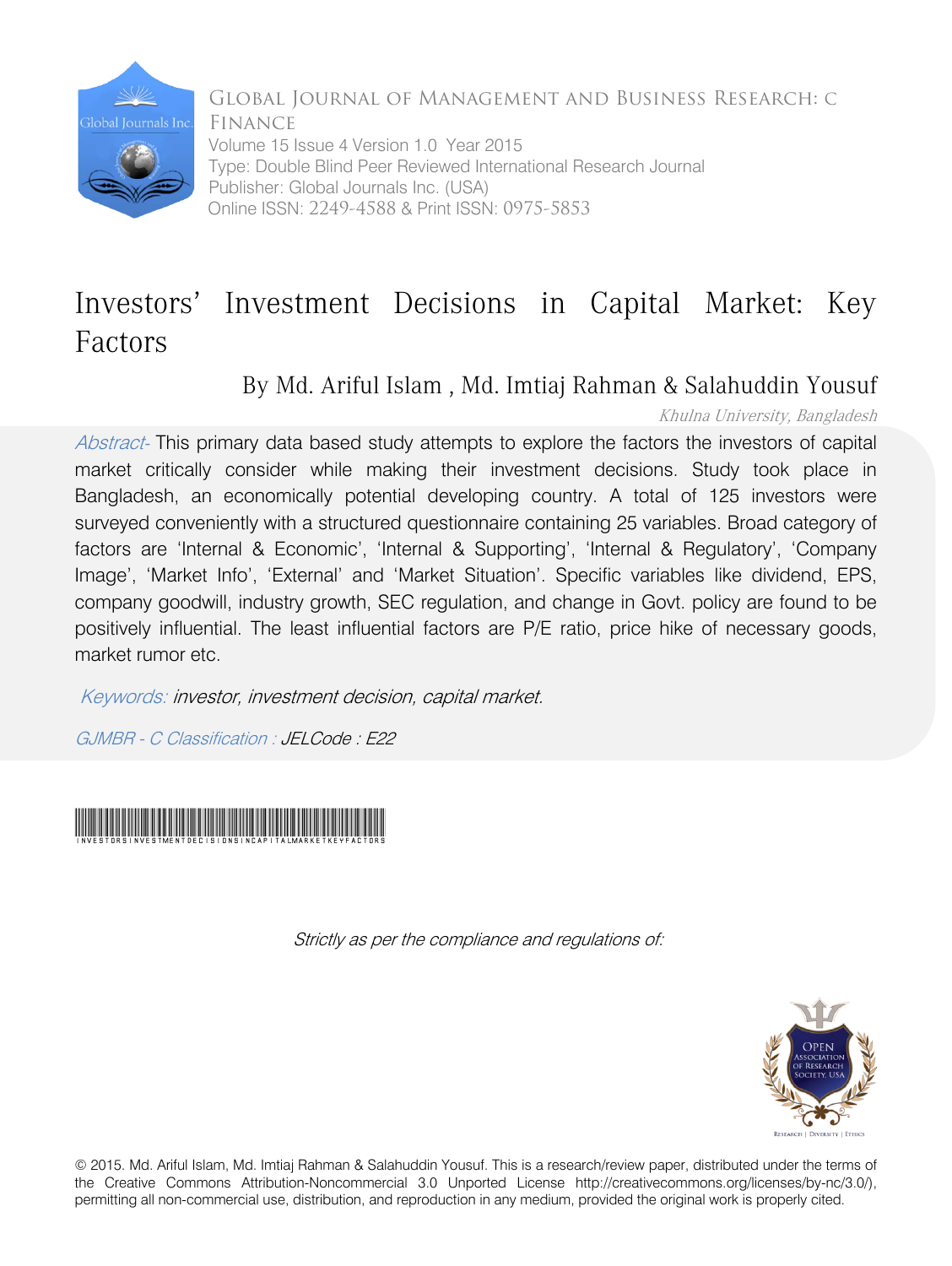# Investors' Investment Decisions in Capital Market: Key Factors

Md. Ariful Islam <sup>α</sup>, Md. Imtiaj Rahman <sup>σ</sup> & Salahuddin Yousuf <sup>ρ</sup>

Abstract- This primary data based study attempts to explore the factors the investors of capital market critically consider while making their investment decisions. Study took place in Bangladesh, an economically potential developing country. A total of 125 investors were surveyed conveniently with a structured questionnaire containing 25 variables. Broad category of factors are 'Internal & Economic', 'Internal & Supporting', 'Internal & Regulatory', 'Company Image', 'Market Info', 'External' and 'Market Situation'. Specific variables like dividend, EPS, company goodwill, industry growth, SEC regulation, and change in Govt. policy are found to be positively influential. The least influential factors are P/E ratio, price hike of necessary goods, market rumor etc.

Keywords: investor, investment decision, capital market.

#### I. Introduction

apital market is one of the critical components of any economy. Therefore, investment decision of the investors in the capital market is very **C** apital market is one of the critical components of any economy. Therefore, investment decision of the investors in the capital market is very sensitive. Different measures of stock market activities are positively correlated with measures of real economic growth across countries (Levine and Zervos, 1998). This association is particularly strong for developing countries. As an economically potential developing country, capital market is certainly a key factor for Bangladesh. Recent instability in the overall capital market of this country highly enticed the policymakers. The situation demands to analyze the decision making process of the actors in the capital market. Thus, this study attempts to explore the key factors those the investors consider while making their investment

decisions in the capital market. The stock market regulatory authority and the policy makers might find the results helpful in avoiding any unexpected catastrophe, improving the stock market industry and assessing to which degree the stock market is needed to be reformed.

#### II. Methodology

This is a survey based descriptive research. 25 key variables were considered initially. Malhotra (2008) defines that there should be at least 4 or 5 times as many observations (sample size) as there are variables. Hence, a total of 125 investors from different brokerage houses of Bangladesh had been surveyed. Investors were chosen conveniently (non-probability sampling technique). A structured questionnaire was used to collect investors' responses. The respondents were asked to respond against 25 close ended statements on a 5-point Likert Scale where '1' denotes 'Strongly Disagree' and '5' denotes 'Strongly Agree'. The key variables were Dividend, Earnings per Share (EPS), Retained earnings, Price Earning (P/E) Ratio, Returned on Investment (ROI), Company News, AGM, Company Goodwill, Industry Growth, Price Hike of Necessary Goods, Market Sentiment, Agents' Advice, Available Substitutes, Credit Rating Agency's Report, Market Rumor, Website/Social Blog, Inflation, Exchange Rate, Margin Loan, Interest Rate, International Situation, SEC Regulations, Change in Government Policies, Political Connectivity of Company Owner, Law Suit File.

The respondent with demographic profile is portrayed below:

| Demographic group | Classes         | Frequency | <b>Total Sample</b> | Class as Percentage (%) |
|-------------------|-----------------|-----------|---------------------|-------------------------|
| Gender            | Male            | 106       | 125                 | 85%                     |
|                   | Female          | 19        |                     | 15%                     |
| Age               | 18-25 Years     | 35        | 125                 | 28%                     |
|                   | 26-40 Years     | 61        |                     | 49%                     |
|                   | 41-60 Years     | 22        |                     | 17%                     |
|                   | Above 60 Years  |           |                     | 6%                      |
| Occupation        | Service         | 31        | 125                 | 25%                     |
|                   | <b>Business</b> | 37        |                     | 29%                     |
|                   | Professional    | 16        |                     | 13%                     |
|                   | <b>Others</b>   | 41        |                     | 33%                     |

*Author α: Deputy Manager, BASIC Bank Limited, Khulna Branch, 107 Sir Iqbal Road, Khulna, Bangladesh e-mail: arifrussell@yahoo.com*

*Author σ: School of Accounting and Finance, Charles Sturt University, Melbourne, Australia.*

*e-mail: imtiaj.csu@gmail.com*

*Author ρ: School of Management and Business Administration, Khulna University, Bangladesh.*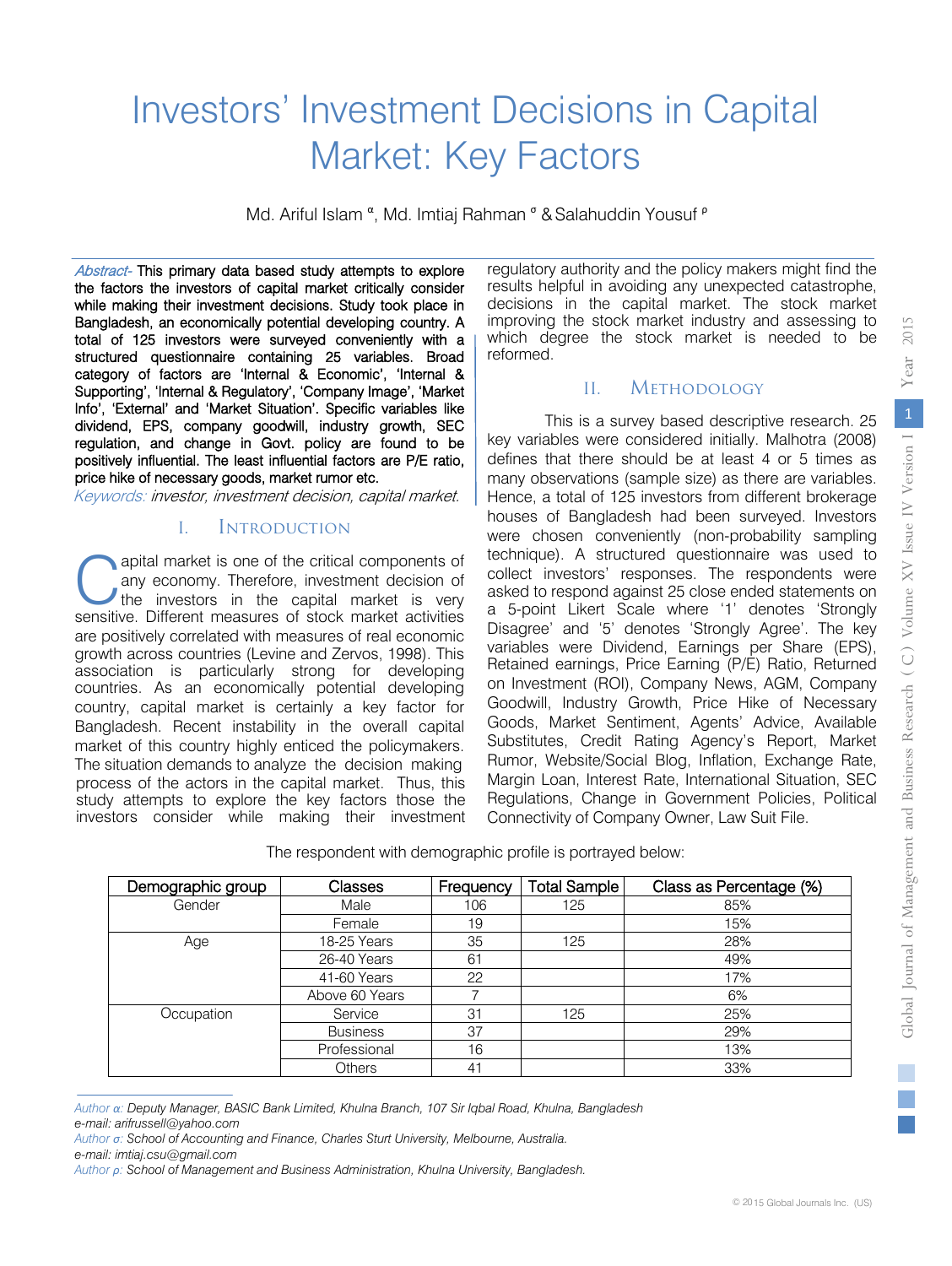#### III. Literature Review

Investors' perception and market behavior are the key concern of the capital market analysts or researchers. Stock market's contribution on the overall economy of a country is well discussed by different scholars (Singh, 1997; Singh, 1971; Bhide, 1994). Empirical evidence linking stock market development to economic growth has been inconclusive. Though the balance of evidence is in favor of a positive relationship between stock markets and economic growth. Levine and Zervos (1998) found that various measures of stock market activities are positively correlated with measures of real economic growth in different countries and this relationship is particularly strong in the developing countries. On the contrary, Benson (2002) found this positive impact of capital market development largely dependent on the inclusion of higher income countries.

Movements of stock prices depend on number of factors. The decomposition of stock price movements is very sensitive to what assumption is made about the presence of permanent changes in either real dividend growth or excess stock return (Balke & Wohar, 2006). Cochrane (1992) and Timmerman (1995) have argued that fluctuation in stock prices can be explained by timevarying discount rates and future excess returns. Raihan & Ullah (2007), from their study on Chittagong Stock Exchange (Bangladesh), found that stock return series do not follow random walk model in Bangladeshi capital market. Similar findings of the work of Mobarek and Keasay (2000) on Dhaka Stock Exchange of Bangladesh support this argument.

Conducting research in Dhaka Stock Exchange (DSE), Rahman, et al (2006) found the negative correlation between the beta and stock return, which is reason for inefficiency of market where the assumptions behind the CAPM model is not supported. Wong, et al (2009) found that when limit hits are imminent stock prices approach limit bounds at faster rates and with increased volatility and higher trade efficiency.

The critical challenge in this field of research is to determine the factors influence the stock price in the capital market. A large number of empirical studies had been conducted about the determinants of stock prices. Several researchers examined the relationships between stock prices and selected factors. These factors could be either internal or external. The findings of their research illustrate different outcomes depending on the scope of research. Many of these factors could be valid for all stock markets. In this section some of these studies are reviewed.

It is generally assumed that the emerging markets are less efficient than the developed markets. Rahman, et al (2006) found the negative correlation between the beta and stock return. This is one of the reasons for inefficiency in the capital market. The

movement of stock price is very sensitive to what assumption is made about the presence of permanent changes in either real dividend growth or excess stock return (Balke & Wohar, 2006). Dividend change announcements cause a greater change in stock price when the nature of the news (good or bad) goes against the grain of the recent market direction during volatile times (Docking and Koch, 2005). After using this macroeconomic variables like gross national product (GNP), interest rate and inflation, Al-Qenae (2002) found inflation and interest rate have negative and statistically significant coefficients in almost all cases on stock prices while GNP has positive effect. Maysami and Koh (2000) illustrated the connection of money supply growth, change in short and long term interest rates, inflation and variation in exchange rates with the changes in Singapore's stock market levels.

Udegbunam & Eriki (2001) revealed that stock prices and inflation provides a strong support for the proposition that inflation exerts a significant negative influence on the behavior of the prices of the stocks. They also exhibited that stock prices are also strongly driven by the level of economic activity measured by interest rate, GDP, financial deregulation and money stock. Joshep and Vezos (2006) proclaim that interest rate and foreign exchange rate risks are important financial and economic factors affecting the value of common stocks. The results indicate a significant and negative relation between stock prices and inflation. And the output growth negatively and significantly affect stock prices. Tsoukalas (2003) used industrial production, exchange rate, consumer prices and money supply as macroeconomic factors and revealed a strong relationship between stock prices with those factors. Ibrahim (2003) found that the Malaysian stock price index is positively related to consumer price index, money supply and industrial production. It is negatively related to the movement of exchange rates.

Since consumer price index and investors' perception are two critical issues for the movement of stock prices, this study aims to explore the factors those are valued by the capital market investors.

#### IV. Analysis & Discussion

25 initial variables werechosen to identify the factors affecting investment decisions in the stock market. A total of 125 investors were surveyed. Summary of their responses toward those factors are portrayed here.

 $\mathbb{R}^3$  $\mathbb{R}^3$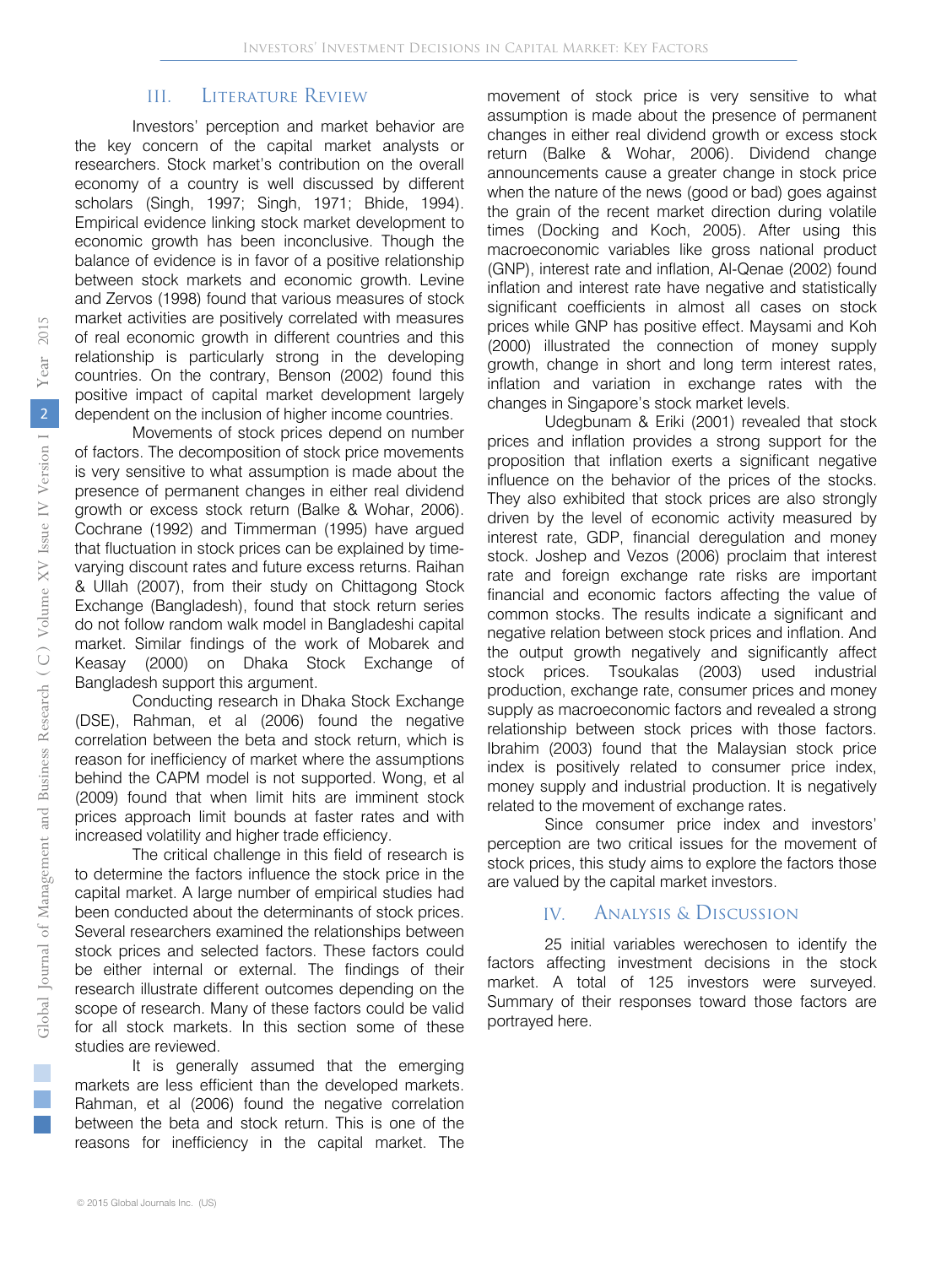|                           | Dividend      | Earnings Per<br>Share (EPS) | Retained<br>earnings | Price Earning<br>(P/E) Ratio | (ROI)                      | Company<br><b>News</b> | <b>AGM</b>               |               | Company<br>Goodwill        | Industry<br>Growth      | ৳<br>Price Hike           | Necessary<br>Goods | Sentiment<br>Market                                | Agents'<br>Advice                                | Substitutes<br>Available |
|---------------------------|---------------|-----------------------------|----------------------|------------------------------|----------------------------|------------------------|--------------------------|---------------|----------------------------|-------------------------|---------------------------|--------------------|----------------------------------------------------|--------------------------------------------------|--------------------------|
| $\mathsf{N}$              | 125           | 125                         | 125                  | 125                          | 125                        | 125                    | 125                      |               | 125                        | 125                     | 125                       |                    | 125                                                | 125                                              | 125                      |
| Mean                      | 4.33          | 4.12                        | 3.77                 | 2.95                         | 3.68                       | 3.83                   | 3.88                     |               | 4.24                       | 4.24                    | 2.97                      |                    | 3.48                                               | 3.04                                             | 3.08                     |
| Std. Deviation            | .990          | .725                        | .805                 | 1.453                        | 1.082                      | .859                   | .972                     |               | .712                       | .837                    | 1.062                     |                    | .876                                               | 1.316                                            | .894                     |
| Variance                  | .980          | .526                        | .647                 | 2.111                        | 1.171                      | .738                   | .945                     |               | .506                       | .700                    | 1.128                     |                    | .768                                               | 1.732                                            | .800                     |
| Minimum                   | 1             | 3                           | $\overline{c}$       | 1                            | 1                          | 2                      | $\overline{c}$           |               | 2                          | 2                       | 1                         |                    |                                                    |                                                  |                          |
| Maximum                   | 5             | 5                           | 5                    | 5                            | 5                          | 5                      | 5                        |               | 5                          | 5                       | 5                         |                    | 5                                                  | 5                                                | 5                        |
|                           |               |                             |                      |                              |                            |                        |                          |               |                            |                         |                           |                    |                                                    |                                                  |                          |
|                           | Credit Rating | Agency's Report             | Market Rumor         | Inflation                    | Exchange Rate              | Margin Loan            |                          | Interest Rate | International<br>Situation | Website, Social<br>Blog | Regulations<br><b>SEC</b> |                    | $\overline{n}$<br>Government<br>Change<br>Policies | of<br>Company Owner<br>Connectivity<br>Political | Law Suit File            |
| $\mathsf{N}$              |               | 125                         | 125                  | 125                          | 125                        | 125                    |                          | 125           | 125                        | 125                     | 125                       | 125                |                                                    | 125                                              | 125                      |
| Mean                      |               | 3.17                        | 2.69                 | 3.89                         | 3.55                       | 3.02                   |                          | 3.75          | 3.34                       | 3.57                    | 4.13                      | 4.07               |                                                    | 3.66                                             | 4.12                     |
| Std. Deviatio<br>Variance |               | .957<br>.915                | 1.298<br>1.684       |                              | .987<br>1.1<br>1.3<br>.975 |                        | 1.3761.141<br>1.8951.301 |               | 1.136<br>1.289             | 1.272.842<br>1.618.709  |                           | .805<br>648        |                                                    | 1.092<br>1.193                                   | 1.005<br>1.010           |
| Minimum                   |               | $\mathbf{1}$                | 1                    | 1                            | 1                          | 1                      |                          | 1             | 1                          |                         | 2                         | $\overline{c}$     |                                                    | 2                                                |                          |
| Maximum                   |               | 5                           | 5                    | 5                            | 5                          | 5                      |                          | 5             | 5                          | 5                       | 5                         | 5                  |                                                    | 5                                                | 5                        |

Table 1: Summary of their responses

Source: Field Survey, 2014

The above responses indicate that there are some factors to which investors are more responsive, like dividend, EPS, company goodwill, industry growth, SEC regulation, change in government policy etc. The respondents are found to be less responsive to the factors like P/E ratio; price hike of necessary goods, market rumor etc. But this is their average result. In contrast, some factors were found which has got two extreme end responses i.e. both strongly agree and strongly disagree. So it will not to be justified to leave any comment only based upon the mean result. Here the standard deviation of the response frequency is also depicted. It shows the dispersion of response from mean. The variance here is showing the responsiveness of mean in relation to standard deviation. The lesser variance is showing more representative result. Here the result of P/E ratio, ROI, price hike of necessary goods, agents' advice, market rumor, inflation, Interest rate, International situation etc. are possessing more reliable result according to variance. For a justified list of influential factors, factor analysis was performed later.

Here a mean comparison is done to get the idea about to what extent factors are affecting male and female investors in their investment decisions.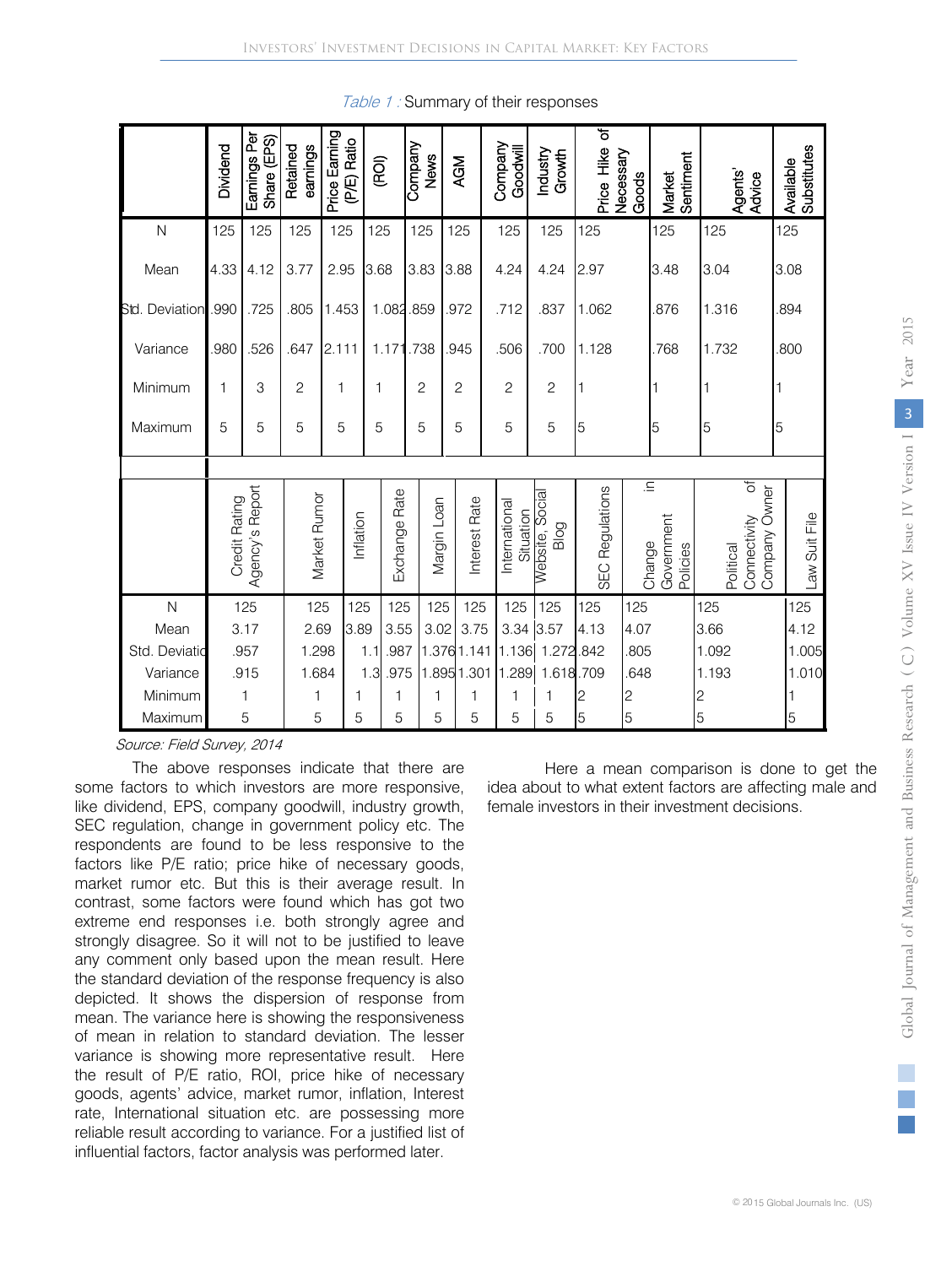| <b>No</b>      | Variable                                   | Gender | Mean | Mean<br>Ranking | Gender | Mean           | Mean<br>Ranking |
|----------------|--------------------------------------------|--------|------|-----------------|--------|----------------|-----------------|
| 1              | Dividend                                   | Male   | 4.37 | $\mathbf{1}$    | Female | 4.11           | 6               |
| $\mathbf{2}$   | Company Goodwill                           | Male   | 4.2  | $\overline{c}$  | Female | 4.47           | $\overline{c}$  |
| 3              | Industry Growth                            | Male   | 4.19 | 3               | Female | 4.53           | $\mathbf{1}$    |
| 4              | <b>SEC Regulations</b>                     | Male   | 4.15 | $\overline{4}$  | Female | $\overline{4}$ | $\overline{7}$  |
| 5              | Law Suit File                              | Male   | 4.11 | 5               | Female | 4.16           | 5               |
| 6              | (EPS)                                      | Male   | 4.09 | 6               | Female | 4.26           | 3               |
| $\overline{7}$ | Change in Government Policies              | Male   | 4.05 | $\overline{7}$  | Female | 4.21           | $\overline{4}$  |
| 8              | <b>AGM</b>                                 | Male   | 3.92 | 8               | Female | 3.68           | 13              |
| 9              | Inflation                                  | Male   | 3.87 | $\overline{9}$  | Female | $\overline{4}$ | 8               |
| 10             | <b>Company News</b>                        | Male   | 3.83 | 10              | Female | 3.84           | 11              |
| 11             | Retained earnings                          | Male   | 3.8  | 11              | Female | 3.58           | 14              |
| 12             | <b>Interest Rate</b>                       | Male   | 3.72 | 12              | Female | 3.95           | 10              |
| 13             | Political Connectivity of<br>Company Owner | Male   | 3.71 | 13              | Female | 3.42           | 19              |
| 14             | (ROI)                                      | Male   | 3.7  | 14              | Female | 3.58           | 15              |
| 15             | Exchange Rate                              | Male   | 3.5  | 15              | Female | 3.84           | 12              |
| 16             | Website, Social Blog                       | Male   | 3.49 | 16              | Female | $\overline{4}$ | 9               |
| 17             | Market Sentiment                           | Male   | 3.48 | 17              | Female | 3.47           | 17              |
| 18             | International Situation                    | Male   | 3.32 | 18              | Female | 3.42           | 20              |
| 19             | Credit Rating Agency's Report              | Male   | 3.1  | 19              | Female | 3.53           | 16              |
| 20             | Available Substitutes                      | Male   | 3.08 | 20              | Female | 3.11           | 21              |
| 21             | Margin Loan                                | Male   | 3.08 | 21              | Female | 2.74           | 24              |
| 22             | Agents' Advice                             | Male   | 2.99 | 22              | Female | 3.47           | 18              |
| 23             | Price Hike of Necessary Goods              | Male   | 2.97 | 23              | Female | 2.95           | 23              |
| 24             | P/E Ratio                                  | Male   | 2.93 | 24              | Female | 3.05           | 22              |
| 25             | Market Rumor                               | Male   | 2.72 | 25              | Female | 2.53           | 25              |

| Table 2: Gender-wise Mean Comparison |  |  |  |  |  |
|--------------------------------------|--|--|--|--|--|
|--------------------------------------|--|--|--|--|--|

Source: Field Survey, July, 2014

In this study, 106 male and 19 female investors are surveyed. Among them all are not agreed with same factor as a determinant of their investment decision. Here, it is found that the most important factor to male is 'dividend' whereas it is the  $6<sup>th</sup>$  important factor to female investors. Again, where 'industry growth' is the most important factor to female, it is the 3<sup>rd</sup>most important factor for the male investors. Some of the factors are commonly rated by both the male and female investors. Those are: company goodwill  $(2^{nd})$ , law suit file  $(5^{th})$ , market sentiment (17<sup>th</sup>), price hike of necessary goods  $(23<sup>rd</sup>)$  and market rumor  $(25<sup>th</sup>)$ .

Top and least five determinants for investment for the male are given in the below table:

|              | Top Five               |      |              | Least Five                    |      |
|--------------|------------------------|------|--------------|-------------------------------|------|
| Mean Ranking | Variable               | Mean | Mean Ranking | Variable                      | Mean |
|              | <b>Dividend</b>        | 4.37 | 21           | Margin Loan                   | 3.08 |
| 2            | Company Goodwill       | 4.2  | 22           | Agents' Advice                | 2.99 |
|              | Industry Growth        | 4.19 | 23           | Price Hike of Necessary Goods | 2.97 |
|              | <b>SEC Regulations</b> | 4.15 | 24           | Price Earning (P/E) Ratio     | 2.93 |
|              | Law Suit File          | 4.11 | 25           | Market Rumor                  | 2.72 |

Table 3: Male (Top & Least Mean ranking)

Source: Field Survey, July, 2014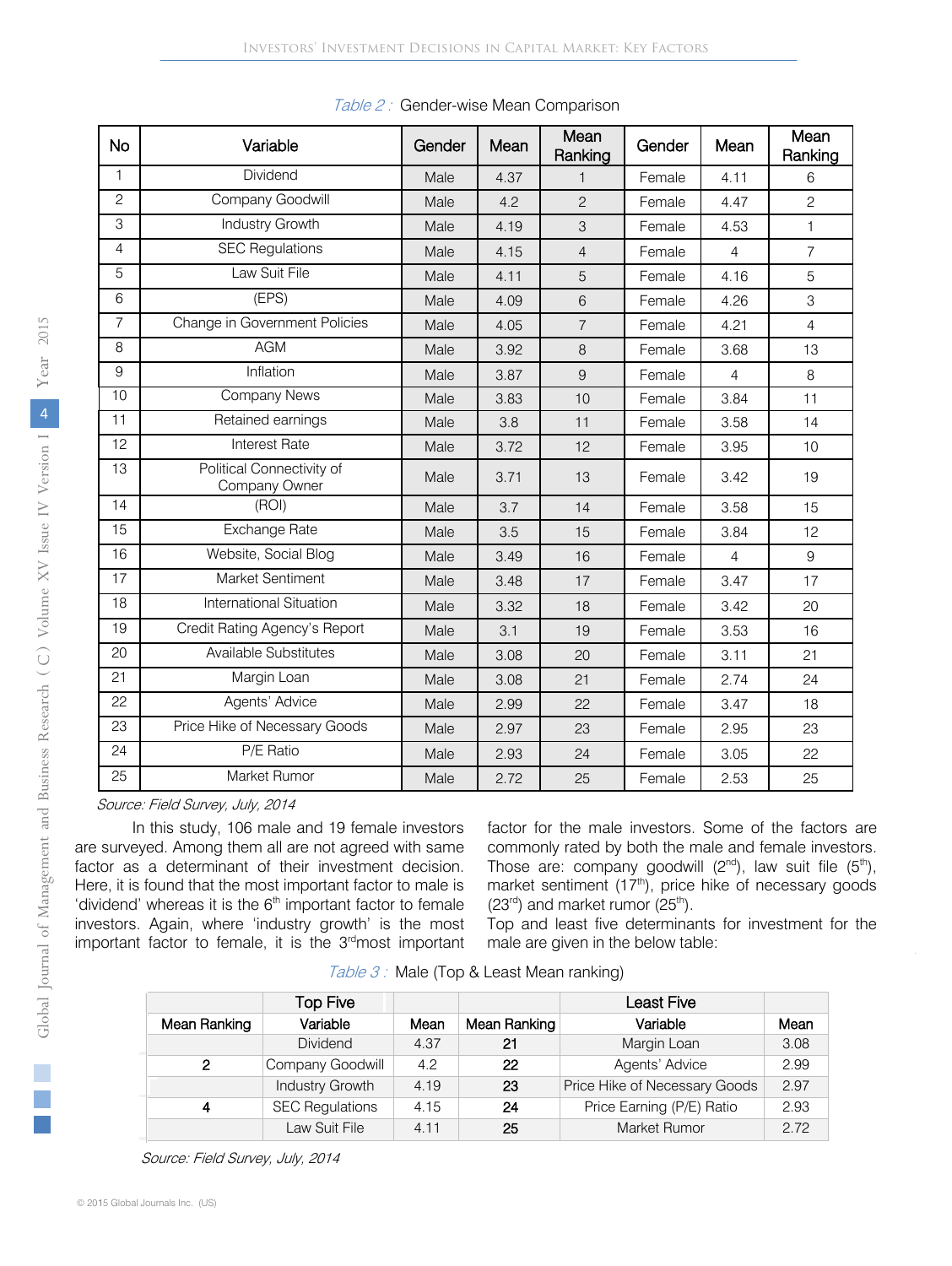Below table demonstrates the top five and least five determinants for female investors.

|              | Top Five                      |      |              | <b>Least Five</b>             |      |
|--------------|-------------------------------|------|--------------|-------------------------------|------|
| Mean Ranking | Variable                      | Mean | Mean Ranking | Variable                      | Mean |
|              | Industry Growth               | 4.53 | 21           | Available Substitutes         | 3.11 |
| 2            | Company Goodwill              | 4.47 | 22           | Price Earning (P/E) Ratio     | 3.05 |
| 3            | Earnings Per Share (EPS)      | 4.26 | 23           | Price Hike of Necessary Goods | 2.95 |
| 4            | Change in Government Policies | 4.21 | 24           | Margin Loan                   | 2.74 |
| 5            | Law Suit File                 | 4.16 | 25           | Market Rumor                  | 2.53 |

Table 4 : Female (Top & Least Mean ranking)

Source: Field Survey, July, 2014

From the survey, it is noticeable that 'company goodwill' and 'law suit file' are the common determinants among the top five important factors for both male and female investors, whereas price hike of necessary goods and market rumor are the common determinants among the least five important factors for both type of investors.

This study further conducted 'factor analysis'for data reduction.Factor analysisallows to reduce a large number of correlated variables to a smaller number of 'super variables'. So, factor analysis was conducted in this study with the data collected from field survey.

For testing appropriateness of the factor model, Bartlett's test is used. The summary of KMO and Bartlett's Test result is presented here:

Table 5: KMO and Bartlett's Test

| Kaiser-Meyer-Olkin Measure of Sampling Adequacy. | .685               |          |  |
|--------------------------------------------------|--------------------|----------|--|
|                                                  | Approx. Chi-Square | 2067.491 |  |
| <b>Bartlett's Test</b><br>of Sphericity          | ΓH                 | 300      |  |
|                                                  | Sig.               | .റററ     |  |

The Kaiser-Meyer-Olkin (KMO) is a measure of sampling adequacy. The approximate chi-square statistic is 2067.491 with degree of freedom of 300 at the 0.05 level of significance. The appropriateness of factor analysis requires the KMO statistic to be ranging from 0.5 to 1.0. Here the value of KMO statistic is 0.685. Hence this indicates the appropriateness of factor analysis and also suggest further investigation. Here Principle Component Analysis (PCA) method is used.

|                               | Initial | <b>Extraction</b> |                                            | Initial | <b>Extraction</b> |
|-------------------------------|---------|-------------------|--------------------------------------------|---------|-------------------|
| <b>Dividend</b>               | 1.000   | .827              | Credit Rating Agency's Report              | 1.000   | .796              |
| Earnings Per Share (EPS)      | 1.000   | .819              | Market Rumor                               | 1.000   | .828              |
| Retained earnings             | 1.000   | .633              | Inflation                                  | 1.000   | .715              |
| Price Earning (P/E) Ratio     | 1.000   | .801              | Exchange Rate                              | 1.000   | .720              |
| Returned on Investment (ROI)  | 1.000   | .772              | Margin Loan                                | 1.000   | .856              |
| Company News                  | 1.000   | .547              | Interest Rate                              | 1.000   | .765              |
| AGM                           | 1.000   | .837              | International Situation                    | 1.000   | .774              |
| Company Goodwill              | 1.000   | .509              | Website, Social Blog                       | 1.000   | .670              |
| Industry Growth               | 1.000   | .593              | <b>SEC Regulations</b>                     | 1.000   | .813              |
| Price Hike of Necessary Goods | 1.000   | .763              | Change in Government Policies              | 1.000   | .684              |
| Market Sentiment              | 1.000   | .782              | Political Connectivity of Company<br>Owner | 1.000   | .819              |
| Agents' Advice                | 1.000   | .820              | Law Suit File                              | 1.000   | .817              |
| Available Substitutes         | 1.000   | .710              |                                            |         |                   |

Table 6 : Communalities

Extraction Method: Principal Component Analysis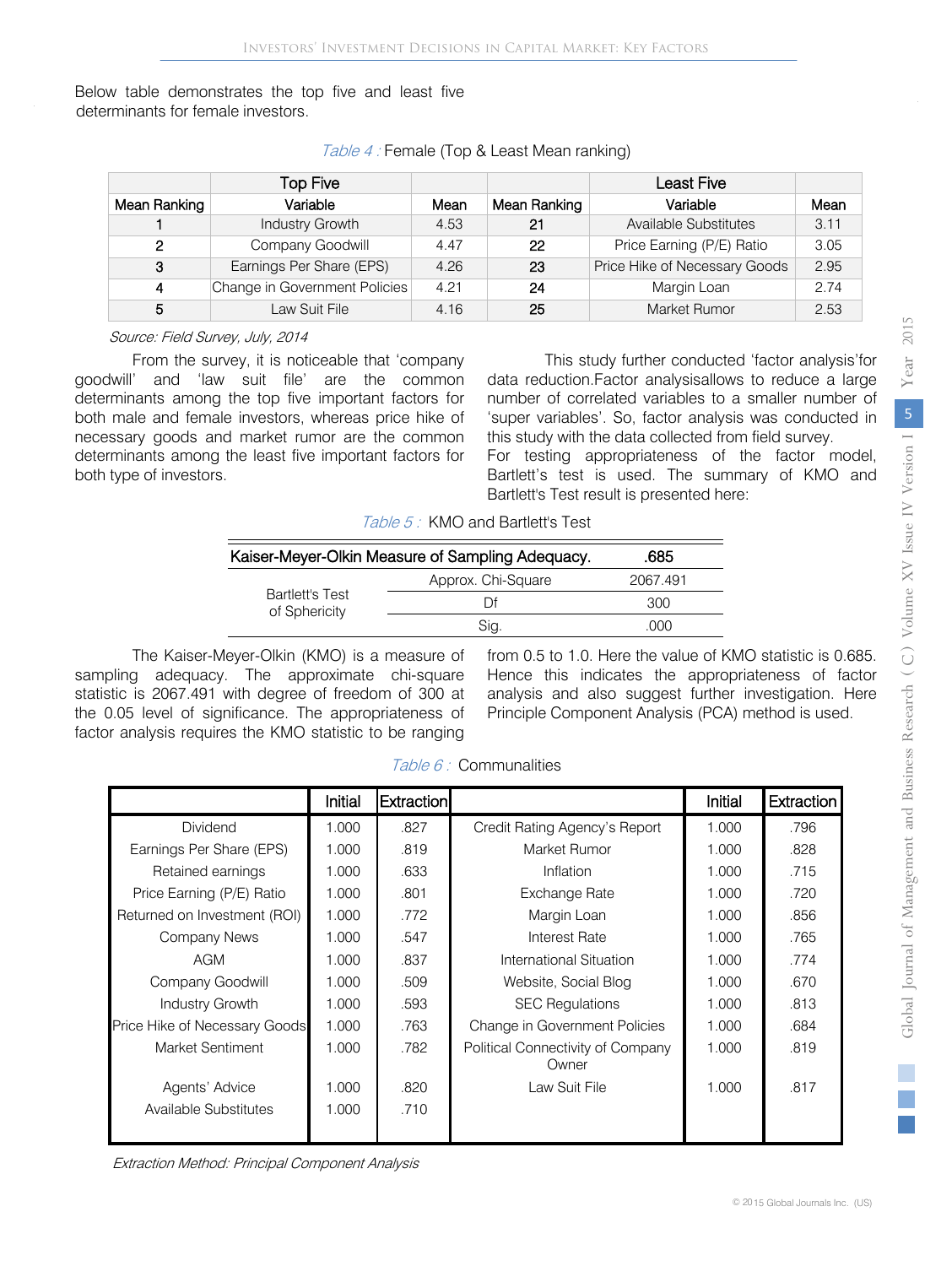The above summary of "Communalities" shows that the communality (in "Initial" column) for each variable is 1.000.

should be extracted. Eigenvalues approach had been used here for this purpose.

In order to summarize the information contained in the original variables, a smaller number of factors

| <b>Initial Eigenvalues</b> |       |               |              |           |       |               |              |  |  |
|----------------------------|-------|---------------|--------------|-----------|-------|---------------|--------------|--|--|
| Component                  | Total | % of Variance | Cumulative % | Component | Total | % of Variance | Cumulative % |  |  |
| 1                          | 5.686 | 22.745        | 22.745       | 14        | .383  | 1.531         | 92.309       |  |  |
| $\sqrt{2}$                 | 3.700 | 14.801        | 37.547       | 15        | .358  | 1.433         | 93.741       |  |  |
| 3                          | 2.990 | 11.959        | 49.506       | 16        | .259  | 1.034         | 94.775       |  |  |
| $\overline{4}$             | 2.191 | 8.766         | 58.272       | 17        | .217  | .866          | 95.642       |  |  |
| 5                          | 1.666 | 6.666         | 64.937       | 18        | .203  | .810          | 96.452       |  |  |
| 6                          | 1.337 | 5.347         | 70.285       | 19        | .180  | .722          | 97.174       |  |  |
| $\overline{7}$             | 1.100 | 4.399         | 74.684       | 20        | .160  | .641          | 97.814       |  |  |
| 8                          | .873  | 3.493         | 78.177       | 21        | .148  | .591          | 98.405       |  |  |
| $\mathsf 9$                | .830  | 3.319         | 81.496       | 22        | .123  | .493          | 98.898       |  |  |
| 10                         | .777  | 3.108         | 84.604       | 23        | .116  | .465          | 99.362       |  |  |
| 11                         | .549  | 2.197         | 86.801       | 24        | .092  | .370          | 99.732       |  |  |
| 12                         | .504  | 2.016         | 88.817       | 25        | .067  | .268          | 100.000      |  |  |
| 13                         | .490  | 1.961         | 90.778       |           |       |               |              |  |  |

#### Table 7: Total Variance Explained

#### Extraction Method: Principal Component Analysis

This table shows the eigenvalue for a factor which indicates the total variance explained by each factor. The total variance accounted for all 25 variables is 25.00 which is equal to the number of variable. Here, variable 1 has got a variance of 5.686, which is (5.686/25) or 22.745% of the total variance. Again like the variable 1, the second variable has got a variance of 3.700, which is (3.700/25) or 14.801% of the total variance and the first two factors has got a cumulative variance of 37.547%. Only factors with eigenvalue greater than 1.00 are retained and other factors are discarded. An eigenvalue represents the amount of variance associated with the factors.

The following table reveals that the eigenvalue greater than 1.0 (default option) results in seven factors being extracted.

Table 8 : List of factors with eigenvalue greater than 1.00

|               | <b>Extraction Sums of Squared Loadings</b> |               |              |  |  |  |  |  |
|---------------|--------------------------------------------|---------------|--------------|--|--|--|--|--|
| Component     | Total                                      | % of Variance | Cumulative % |  |  |  |  |  |
|               | 5.686                                      | 22.745        | 22.745       |  |  |  |  |  |
| $\mathcal{P}$ | 3.700                                      | 14.801        | 37.547       |  |  |  |  |  |
| 3             | 2.990                                      | 11.959        | 49.506       |  |  |  |  |  |
| 4             | 2.191                                      | 8.766         | 58.272       |  |  |  |  |  |
| 5             | 1.666                                      | 6.666         | 64.937       |  |  |  |  |  |
| 6             | 1.337                                      | 5.347         | 70.285       |  |  |  |  |  |
|               | 1.100                                      | 4.399         | 74.684       |  |  |  |  |  |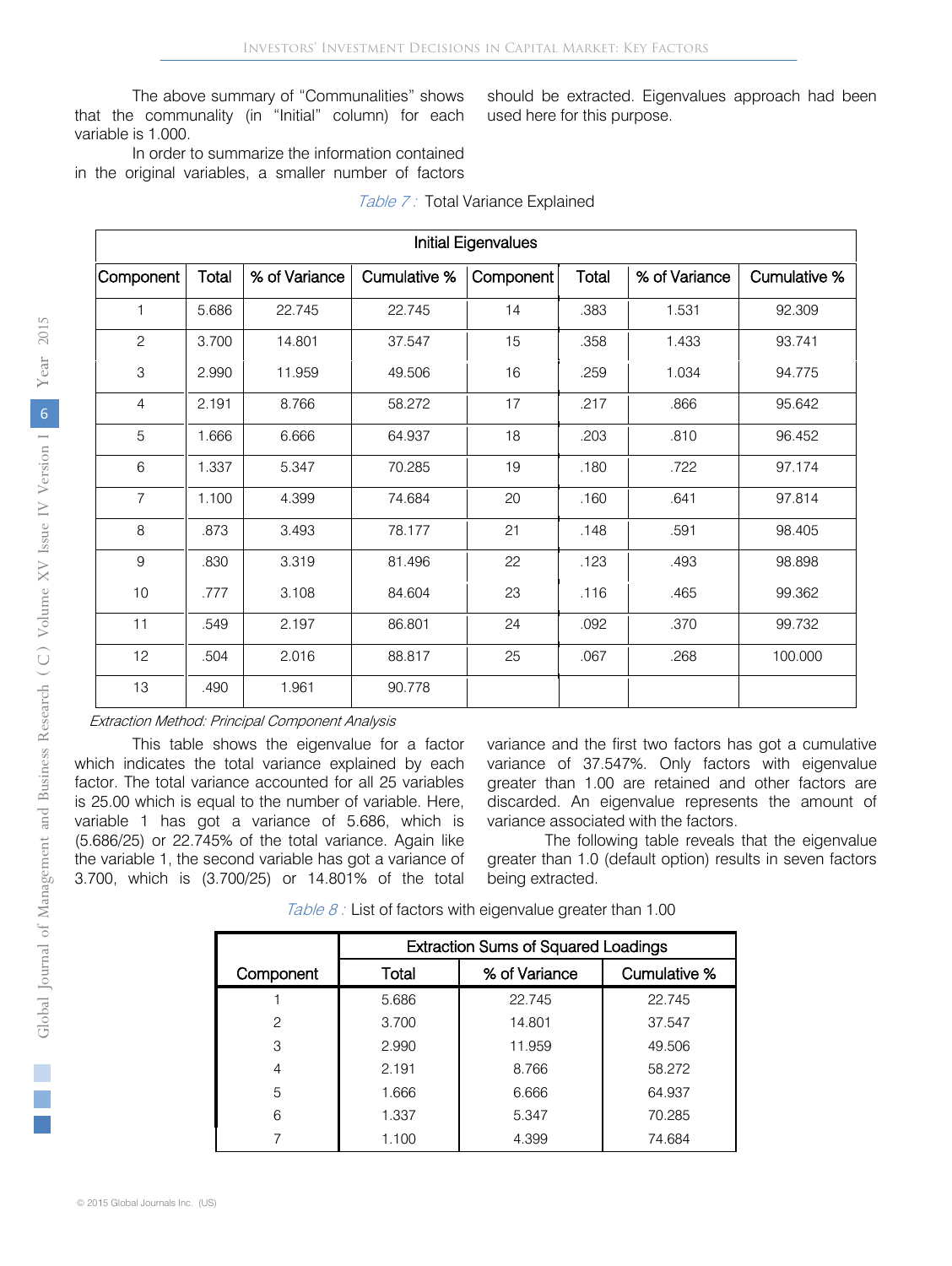The cumulative percentage of variance testimony the first seven factors to be accounted for 78.684% of the variance.

included in the model. It indicates the total variance attributed to that factor. Hence, only factors with a variance greater than 1 are included.

In this approach, only factors with eigenvalues greater than 1.0 are retained. The other factors are not

Table 9: Components extracted.

| <b>Rotation Sums of Squared Loadings</b> |       |               |              |  |  |  |  |  |  |
|------------------------------------------|-------|---------------|--------------|--|--|--|--|--|--|
| Components                               | Total | % of Variance | Cumulative % |  |  |  |  |  |  |
|                                          | 4.519 | 18.075        | 18.075       |  |  |  |  |  |  |
| っ                                        | 3.125 | 12.501        | 30.576       |  |  |  |  |  |  |
| 3                                        | 2.462 | 9.849         | 40.425       |  |  |  |  |  |  |
| 4                                        | 2.373 | 9.491         | 49.916       |  |  |  |  |  |  |
| 5                                        | 2.086 | 8.345         | 58.261       |  |  |  |  |  |  |
| 6                                        | 2.084 | 8.336         | 66.597       |  |  |  |  |  |  |
|                                          | 2.022 | 8.087         | 74.684       |  |  |  |  |  |  |

Through the above table, the rotation of sums of squared loading is done. The following table (Table 10) shows the rotated factor matrix.

absolute value indicates that the factor and the variable are closely related.

Here, in this study, Varimax procedure had been used for rotation. Summary of rotated component matrix is presented here

This matrix represents correlation between the factors and the variables. A coefficient with a large

Table 10 : Rotated Component Matrix

|                                        |              |                |          | Component |          |          |                |
|----------------------------------------|--------------|----------------|----------|-----------|----------|----------|----------------|
|                                        | $\mathbf{1}$ | $\overline{c}$ | 3        | 4         | 5        | 6        | $\overline{7}$ |
| V1: Dividend                           | $-133$       | $-210$         | .855     | .063      | $-.017$  | .158     | .074           |
| V2: Earnings Per Share (EPS)           | $-.080$      | .843           | .059     | .075      | $-.010$  | $-.280$  | .121           |
| V3: Retained earnings                  | $-.037$      | $-194$         | $-179$   | .569      | .210     | $-.030$  | $-.440$        |
| V4: Price Earning (P/E) Ratio          | $-.821$      | $-161$         | $-164$   | .176      | .087     | .152     | $-114$         |
| V5: Returned on Investment (ROI)       | $-.591$      | $-.591$        | $-132$   | .198      | $-.012$  | $-.036$  | .125           |
| V6: Company News                       | .008         | $-.078$        | .286     | .652      | $-156$   | $-.011$  | .096           |
| V7: AGM                                | .095         | .334           | .786     | $-177$    | .038     | $-.204$  | .157           |
| V8: Company Goodwill                   | .038         | $-.014$        | $-0.113$ | .694      | $-.099$  | .044     | .035           |
| V9: Industry Growth                    | .032         | .246           | .238     | .290      | $-0.596$ | .113     | .152           |
| V10: Price Hike of Necessary Goods     | $-.329$      | .011           | $-.257$  | .000      | .232     | $-0.617$ | .392           |
| V11: Market Sentiment                  | $-.023$      | .105           | .186     | .122      | $-.080$  | $-.096$  | .840           |
| V12: Agents' Advice                    | .285         | .533           | $-.437$  | $-.239$   | .154     | .341     | $-.258$        |
| V13: Available Substitutes             | $-.471$      | $-.081$        | $-165$   | .353      | .435     | $-.369$  | .068           |
| V14: Credit Rating Agency's Report     | $-.013$      | .804           | $-.009$  | $-116$    | $-.072$  | .362     | $-.030$        |
| V <sub>15</sub> : Market Rumor         | .375         | .197           | .180     | $-161$    | .752     | $-.098$  | .122           |
| V <sub>16</sub> : Inflation            | .696         | .010           | .033     | .260      | .258     | .210     | $-.229$        |
| V17: Exchange Rate                     | .744         | $-.023$        | $-.273$  | $-.010$   | .074     | .292     | $-.038$        |
| V18: Margin Loan                       | .018         | $-623$         | .127     | .181      | .605     | .223     | .060           |
| V <sub>19</sub> : Interest Rate        | .683         | $-.064$        | $-.055$  | $-282$    | .283     | .363     | $-.013$        |
| V20: International Situation           | .263         | $-.007$        | $-100$   | .087      | $-.008$  | .826     | .071           |
| V21: Website, Social Blog              | .656         | .266           | $-.003$  | .042      | .102     | .226     | $-.324$        |
| V22: SEC Regulations                   | $-.019$      | $-.027$        | .606     | .578      | .052     | .013     | .329           |
| V23: Change in Government Policies     | .698         | $-173$         | $-177$   | .242      | $-255$   | .032     | .108           |
| V24: Political Connectivity of Company | $-.214$      | $-.450$        | .169     | .001      | .265     | .096     | .680           |
| Owner                                  |              |                |          |           |          |          |                |
| V25: Law Suit File                     | .608         | $-0.312$       | $-.024$  | .361      | .365     | .249     | $-157$         |

Extraction Method: Principal Component Analysis;

Rotation Method: Varimax with Kaiser Normalization; Rotation converged in 10 iterations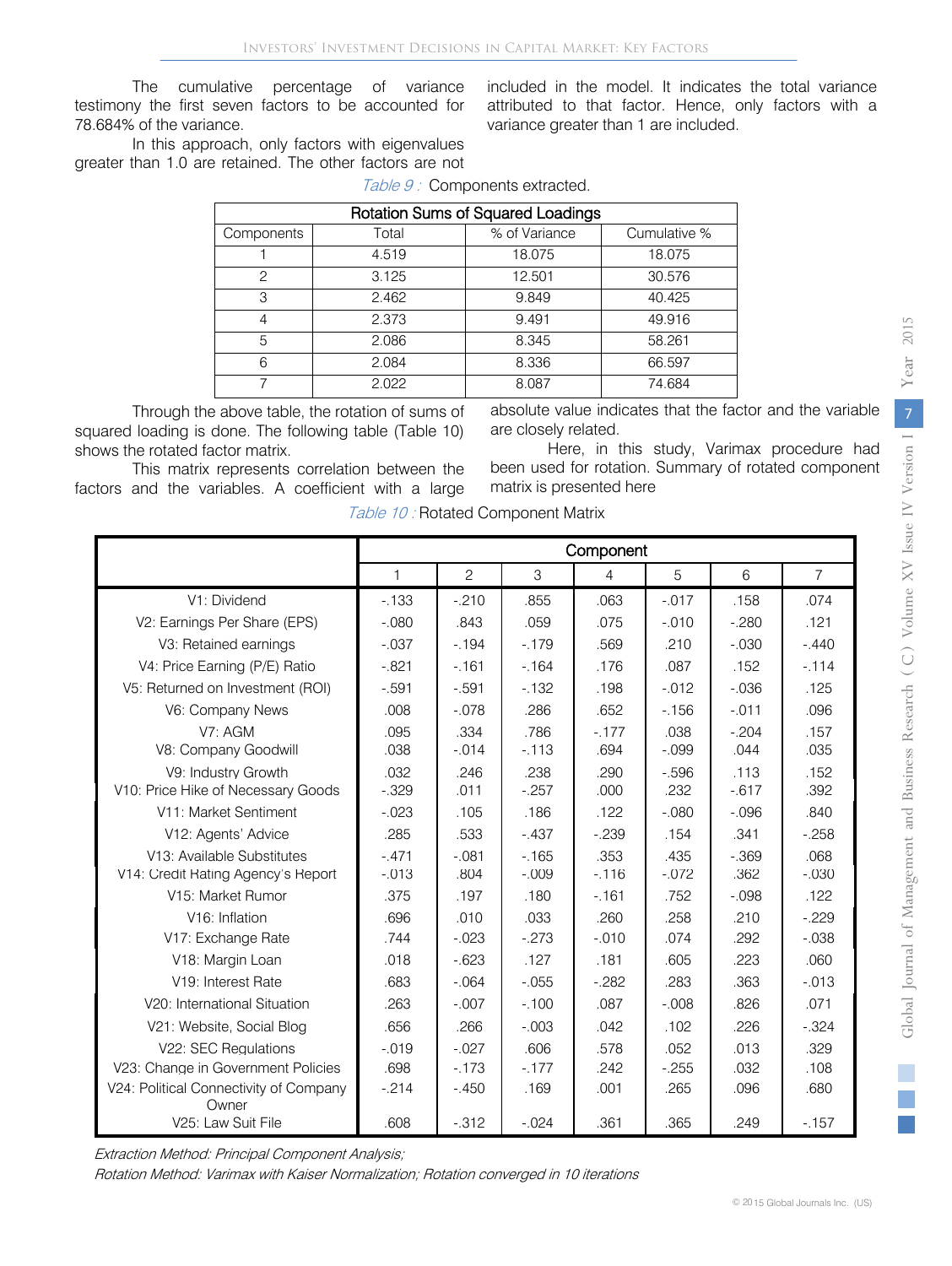Inflation, V17: Exchange Rate, V19: Interest Rate, V21: In this table, factor 1 has highest coefficient for variables V4: Price Earning (P/E) Ratio, V5: Returned on Investment (ROI), V13: Available Substitutes, V16: Website, Social Blog, V23: Change in Government Policies, V25: Law Suit File. Then this factor is labeled as Internal & Economic factor. Factor 2 is highly correlated with variables V2: Earnings per Share (EPS), V12: Agents' Advice, V14: Credit Rating Agency's Report, V18: Margin Loan. Thus factor 2 is labeled as Internal 7 Supporting factor. Factor 3 has got a high coefficient with variables V1: Dividend, V7: AGM, V22: SEC Regulations. This factor can be labeled as internal & regulatory factor. Again factor 4 has high coefficient for variables V3: Retained earnings, V6: Company News, V8: Company Goodwill. This factor may be labeled as

company image factor. The next factor i.e. factor 5 has got some highly correlated variable as well. Those are V9: Industry Growth, V15: Market Rumor. Now this factor is labeled as market info factor. Again the  $6<sup>th</sup>$  factor has also got some highly correlated factor. Those are V10: Price Hike of Necessary Goods, V20: International Situation. Here this factor is labeled as the external factor. And lastly the factor 7 has also got some highly correlated variables like V11: Market Sentiment, V24: Political Connectivity of Company Owner. And this factor is labeled as other factor. It can be summarized that investors are being affected in their investment decision in the major issues related to internal & economic, internal & supporting, internal & regulatory, company image, market info, external and others.

| Table 11: Identified factors with variables regarding investment decision |  |  |  |  |  |  |  |  |
|---------------------------------------------------------------------------|--|--|--|--|--|--|--|--|
|---------------------------------------------------------------------------|--|--|--|--|--|--|--|--|

| Variables<br>Factor              |                                    | Surrogate Variables                    |  |
|----------------------------------|------------------------------------|----------------------------------------|--|
| Factor 1 (Internal & Economic)   | V4: Price Earning (P/E) Ratio      | V4: Price Earning (P/E) Ratio (-0.821) |  |
|                                  | V5: Returned on Investment (ROI)   |                                        |  |
|                                  | V13: Available Substitutes         |                                        |  |
|                                  | V <sub>16</sub> : Inflation        |                                        |  |
|                                  | V17: Exchange Rate                 |                                        |  |
|                                  | V <sub>19</sub> : Interest Rate    |                                        |  |
|                                  | V21: Website, Social Blog          |                                        |  |
|                                  | V23: Change in Government Policies |                                        |  |
|                                  | V25: Law Suit File                 |                                        |  |
| Factor 2 (Internal & Supporting) | V2: Earnings Per Share (EPS)       | V2: Earnings Per Share (EPS) (0.843)   |  |
|                                  | V12: Agents' Advice                |                                        |  |
|                                  | V14: Credit Rating Agency's Report |                                        |  |
|                                  | V18: Margin Loan                   |                                        |  |
| Factor 3 (Internal & Regulatory) | V1: Dividend                       | V1: Dividend (0.855)                   |  |
|                                  | V7: AGM                            |                                        |  |
|                                  | V22: SEC Regulations               |                                        |  |

| Factor                   | Variables             | Surrogate Variables          |  |
|--------------------------|-----------------------|------------------------------|--|
| Factor 4 (Company Image) | V3: Retained earnings | V8: Company Goodwill (0.694) |  |
|                          | V6: Company News      |                              |  |

p.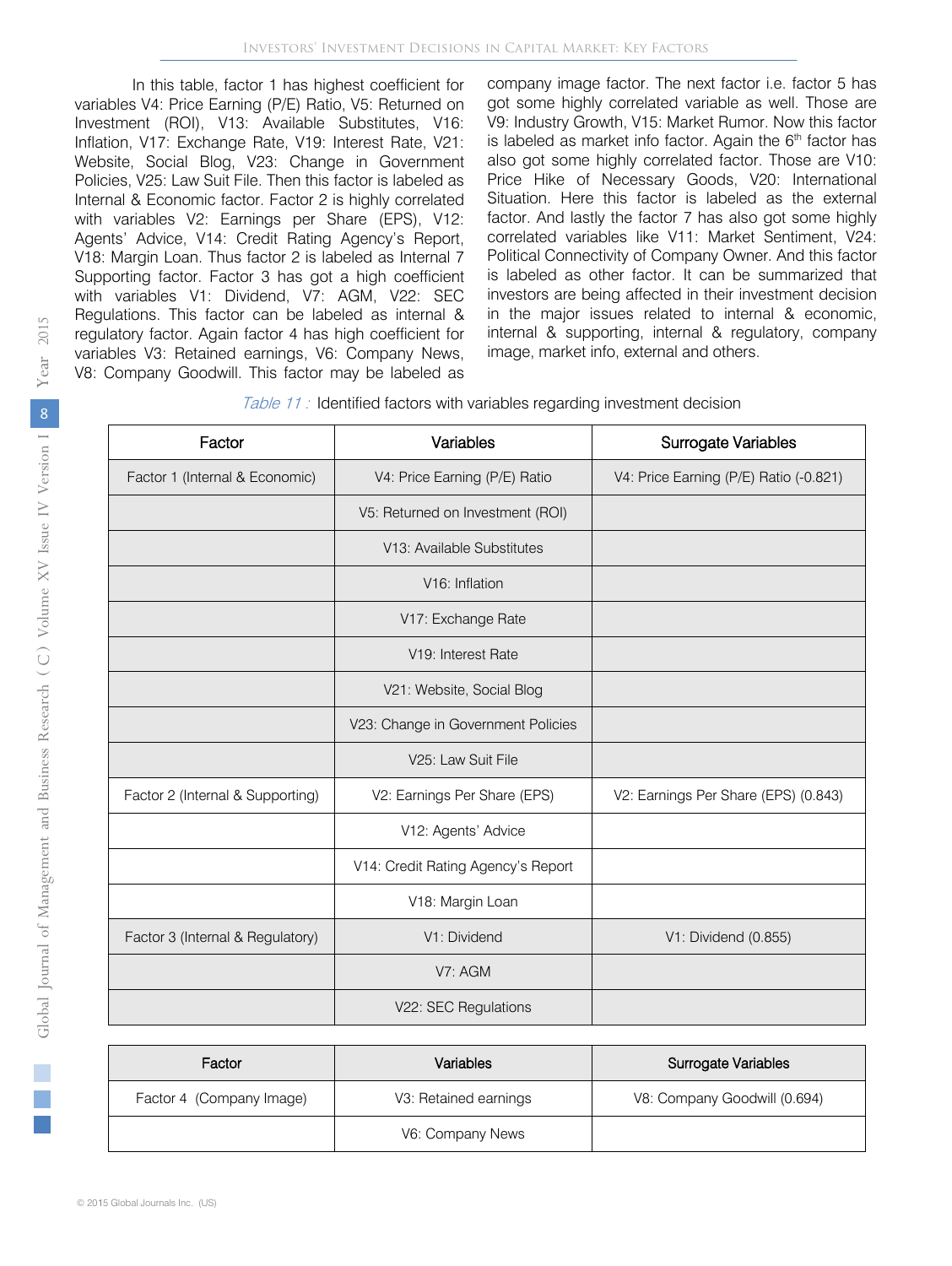|                             | V8: Company Goodwill                            |                                      |
|-----------------------------|-------------------------------------------------|--------------------------------------|
| Factor 5 (Market Info)      | V9: Industry Growth                             | V15: Market Rumor (0.752)            |
|                             | V15: Market Rumor                               |                                      |
| Factor 6 (External)         | V <sub>10</sub> : Price Hike of Necessary Goods | V20: International Situation (0.826) |
|                             | V20: International Situation                    |                                      |
| Factor 7 (Market Situation) | V11: Market Sentiment                           | V11: Market Sentiment (0.84)         |
|                             | V24: Political Connectivity of Company<br>Owner |                                      |

#### Source: Field Survey, July, 2014

It is found that V4, V5, V13, V16, V17, V19, V21, V23, V25 have high loading on factor 1. But among these V4 has the highest loading. It indicates price earning (P/E) ratio affects investors mostly here. Therefore V4 would be selected as surrogate variable under factor 1 since it has the highest factor loading. V2, V12, V14, V18 have high loading on factor 2 and among the 4 variables V2 has the highest loading. So EPS (V2) can be selected as the surrogate variable for factor 2. Again among the high loading variables V1, V7, V22 the highest loading is by V1 (Dividend) which in turns becomes the surrogate variable for factor 3.

In this way the surrogate variable of factor 4, factor 5, factor 6 and factor 7 is respectively V8 (Company Goodwill), V15 (Market Rumor), V20 (International Situation) and V11 (Market Sentiment), as those are the highest loading among the high loadings (Khan, 2006).

# V. Findings And Conclusion

 Key factors like dividend, EPS, company goodwill, industry growth, SEC regulation and change in government policy are having higher mean score. At the same time,factors with lower mean score are P/E ratio, price hike of necessary goods, market rumor etc. The core factors identified through factor analysis through which investors' investment decision can be affected. Those are: Internal & Economic (f1), Internal & Supporting (f2), Internal & Regulatory (f3), Company Image (f4), Market Info (f5), External (f6) and Market Situation (f7).

This study was conducted based on a developing country's capital market. The research outcome would be more effective if the study was conducted in a comparative manner with three different types of economy, i.e. under developed economy, developing economy and developed economy. Yet, this study is expected to contribute to the researches on capital market behavior. The key investment factors identified by this research will help the policymakers to their endeavor to reform the capital market.

### References Références Referencias

- 1. Al-Qenae, R., Li, C., & Wearing, B. (2002). The information content of earnings on stock prices: The Kuwait Stock Exchange. Multinational Finance Journal, 6(3&4), 197-221.
- 2. Balke, N. S., & Wohar, M. E. (2006). What drives stock prices? Identifying the determinants of stock price movements. Southern Economic Journal, 55-78.
- 3. Benson, D. J. (2002). The effects of stock market development on growth and private investment in lower-income countries. Emerging Markets Review, 3(3), 211-232.
- 4. Cochrane, J. H. (1992). Explaining the variances of price-dividend-ratio. Review of Financial Status, 15, 243-286.
- 5. Docking, D. S., & Koch, P. D. (2005). Sensitivity of investor reaction to market direction and volatility: dividend change announcements. Journal of Financial Research, 28(1), 21-40.
- 6. Ibrahim, M. (2003). Macroeconomic forces and capital market integration A VAR analysis for Malaysia. Journal of the Asia Pacific Economy, 8(1), 19-40.
- 7. Joseph, N. L., & Vezos, P. (2006). The sensitivity of US banks' stock returns to interest rate and exchange rate changes. Managerial Finance, 32(2), 182-199.
- 8. Khan, E. A. (2006). Factors Affecting the Selection of a Particular Product: A Behavioural Study on Consumer Goods Toothpaste. Khulna University Studies, 7(2), 113-118.
- 9. Levine, R., & Zervos, S. (1998). Stock markets, banks, and economic growth. American economic review, 88, 537-558.
- 10. Malhotra, N. K. (2008). Marketing Research: An Applied Orientation, 5/E. Pearson Education India.
- 11. Maysami, R. C., & Koh, T. S. (2000). A vector error correction model of the Singapore stock market. International Review of Economics & Finance, 9(1), 79-96.